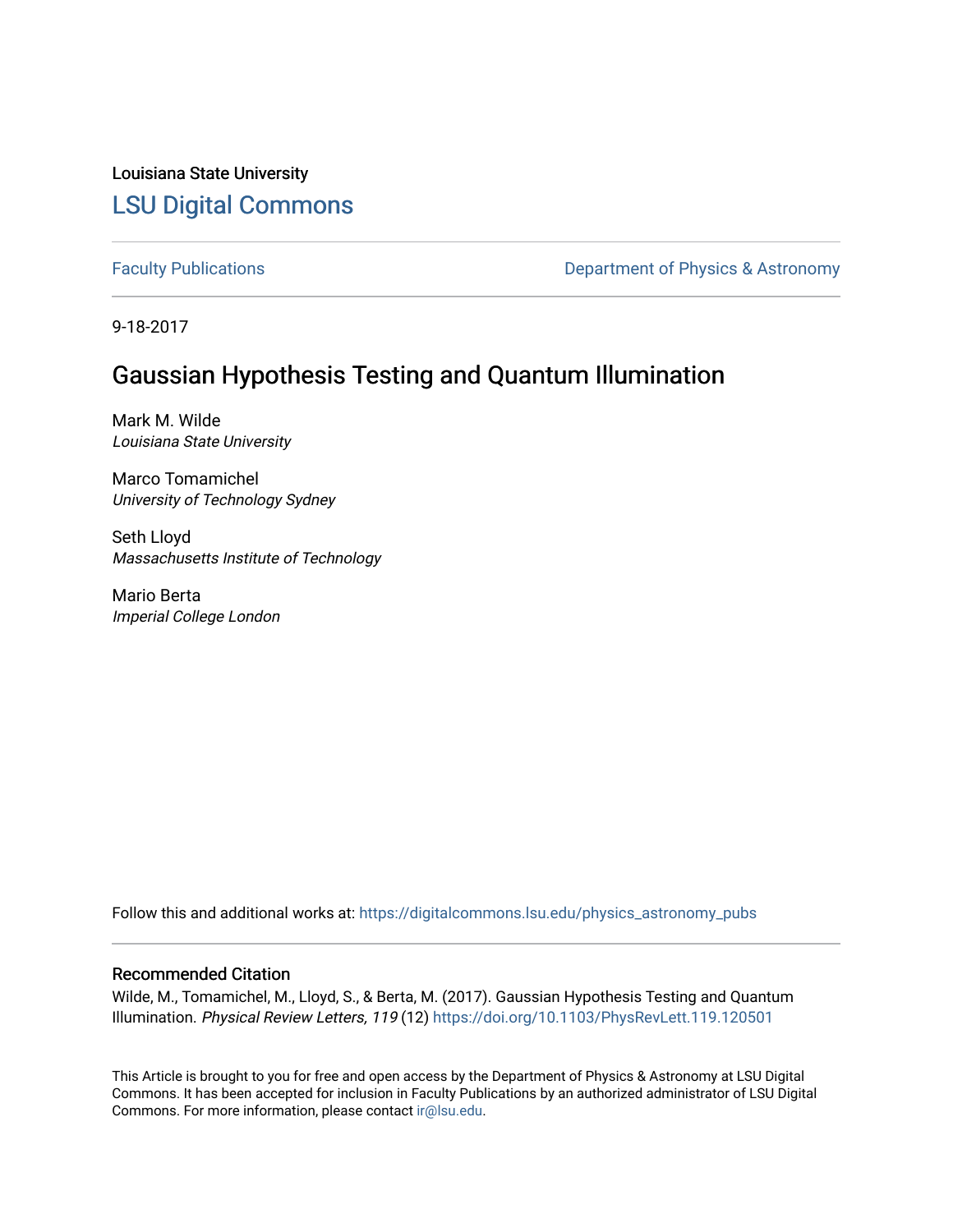

# CHORUS

This is the accepted manuscript made available via CHORUS. The article has been published as:

## Gaussian Hypothesis Testing and Quantum Illumination

Mark M. Wilde, Marco Tomamichel, Seth Lloyd, and Mario Berta Phys. Rev. Lett. **119**, 120501 — Published 18 September 2017 DOI: [10.1103/PhysRevLett.119.120501](http://dx.doi.org/10.1103/PhysRevLett.119.120501)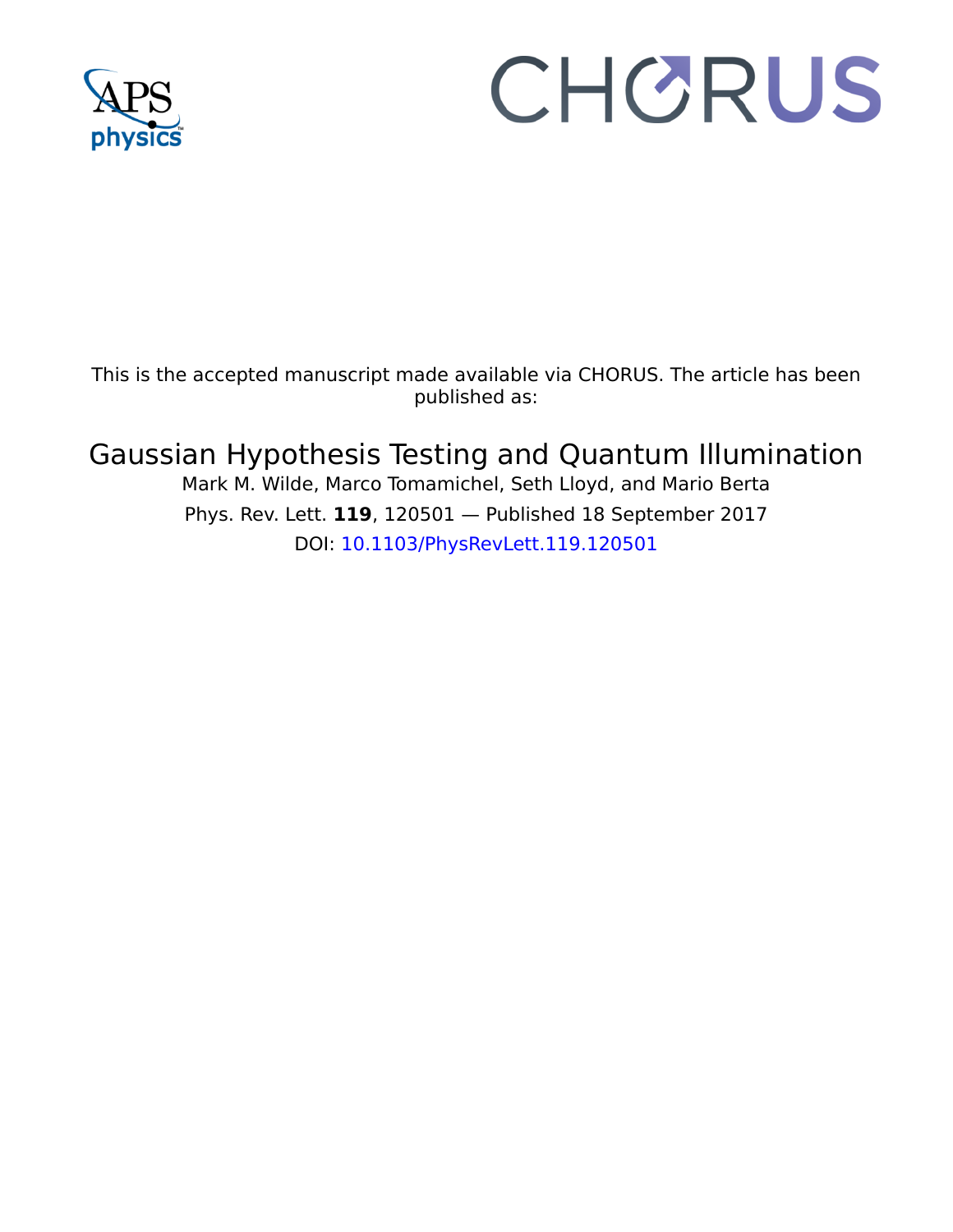#### Gaussian hypothesis testing and quantum illumination

Mark M. Wilde,<sup>1</sup> Marco Tomamichel,<sup>2</sup> Seth Lloyd,<sup>3</sup> and Mario Berta<sup>4</sup>

<sup>1</sup>*Hearne Institute for Theoretical Physics, Department of Physics and Astronomy,*

*Center for Computation and Technology, Louisiana State University, Baton Rouge, Louisiana 70803, USA*

<sup>2</sup>*Centre for Quantum Software and Information and School of Software,*

*University of Technology Sydney, Broadway, NSW 2007, Australia*

<sup>3</sup>*Research Laboratory of Electronics and the Department of Mechanical Engineering,*

*Massachusetts Institute of Technology, Cambridge, Massachusetts 02139, USA*

4 *Institute for Quantum Information and Matter, California Institute of Technology, Pasadena, California 91125, USA*

(Dated: August 14, 2017)

Quantum hypothesis testing is one of the most basic tasks in quantum information theory and has fundamental links with quantum communication and estimation theory. In this paper, we establish a formula that characterizes the decay rate of the minimal Type-II error probability in a quantum hypothesis test of two Gaussian states given a fixed constraint on the Type-I error probability. This formula is a direct function of the mean vectors and covariance matrices of the quantum Gaussian states in question. We give an application to quantum illumination, which is the task of determining whether there is a low-reflectivity object embedded in a target region with a bright thermal-noise bath. For the asymmetric-error setting, we find that a quantum illumination transmitter can achieve an error probability exponent stronger than a coherent-state transmitter of the same mean photon number, and furthermore, that it requires far fewer trials to do so. This occurs when the background thermal noise is either low or bright, which means that a quantum advantage is even easier to witness than in the symmetric-error setting because it occurs for a larger range of parameters. Going forward from here, we expect our formula to have applications in settings well beyond those considered in this paper, especially to quantum communication tasks involving quantum Gaussian channels.

*Introduction*—Hypothesis testing is critical for the scientific method [\[1\]](#page-7-0), underlying our ability to distinguish various models of reality and draw conclusions accordingly. It also has fundamental links with both communication [\[2\]](#page-7-1) and estimation theory [\[3\]](#page-7-2). By increasing the number of independent samples observed in a given experimental setup, one can reduce the probability of making an incorrect inference, thus increasing the confidence in conclusions drawn from the experiment.

In the most basic setting of binary hypothesis testing the goal is to distinguish two hypotheses (null and alternative). There are two ways that one can err: a Type-I error ("false alarm") occurs when rejecting the null hypothesis when it is in fact true, and analogously a Type-II error ("false negative") occurs when incorrectly rejecting the alternative hypothesis. If it is possible to obtain many independent samples, one can study how error probabilities decay as a function of the number of samples for an optimal sequence of tests. Most prominently, the Chernoff bound [\[4\]](#page-7-3) tells us that both error probabilities decay exponentially fast (in the number of samples) for an appropriately chosen sequence of tests. Beyond this, it is often desirable to treat the two types of errors asymmetrically. For example, the experimenter may only require a fixed bound on the "false alarm" probability and then seek to minimize the "false negative" probability subject to this constraint. The well known result here is the Chernoff–Stein lemma (sometimes called Stein's lemma) [\[4\]](#page-7-3), which establishes how fast the "false negative" probability decays in this setting.

Since the rise of quantum information science, researchers have generalized these notions to the fully quantum setup, which is arguably more fundamental than the classical settings discussed above. Here the basic setting involves determining whether  $M \geq 1$  quantum systems are described by the density operator  $\rho^{\otimes M}$  or another density operator  $\sigma^{\otimes M}$ , and the experimenter is allowed to perform a collective quantum measurement on all M systems in order to guess which is the case. The fundamental results are the quantum Chernoff bound [\[5,](#page-7-4) [6\]](#page-7-5), which states that the quantum Chernoff information is the optimal decay rate when minimizing both error probabilities simultaneously, and the quantum Stein's lemma [\[7](#page-7-6), [8](#page-7-7)], which states that the quantum relative entropy between  $\rho$  and  $\sigma$  is the optimal decay rate for the Type-II error probability given a fixed (independent of M) constraint on the Type-I error probability. In more recent years, we have seen strong refinements of quantum Stein's lemma [\[9–](#page-7-8)[13\]](#page-7-9) that characterize the decay in higher orders of  $M$  and are crucial for a finitesize analysis.

One of the major applications of the results of quantum hypothesis testing is quantum illumination [\[14\]](#page-7-10). In the setting of quantum illumination, a source emits photons entangled in signal and idler beams, and the signal beam is subsequently subjected to a modulation, loss, and environmental noise. A quantum receiver then makes a collective measurement on both the returned signal and idler beams in order to determine which modulation was applied. The typical task considered in previous work is to determine whether a target region containing a bright thermal-noise bath has a lowreflectivity object embedded [\[14,](#page-7-10) [15\]](#page-7-11). Alternatively, one could also use the quantum illumination setup as a secure communication system, as proposed in [\[16](#page-7-12)]. After the original proposal of quantum illumination [\[14\]](#page-7-10), a full Gaussian state treatment appeared [\[15\]](#page-7-11) and strengthened the predictions of [\[14\]](#page-7-10). The upshot is that quantum illumination can offer a significant performance advantage over a classical coherent-state transmit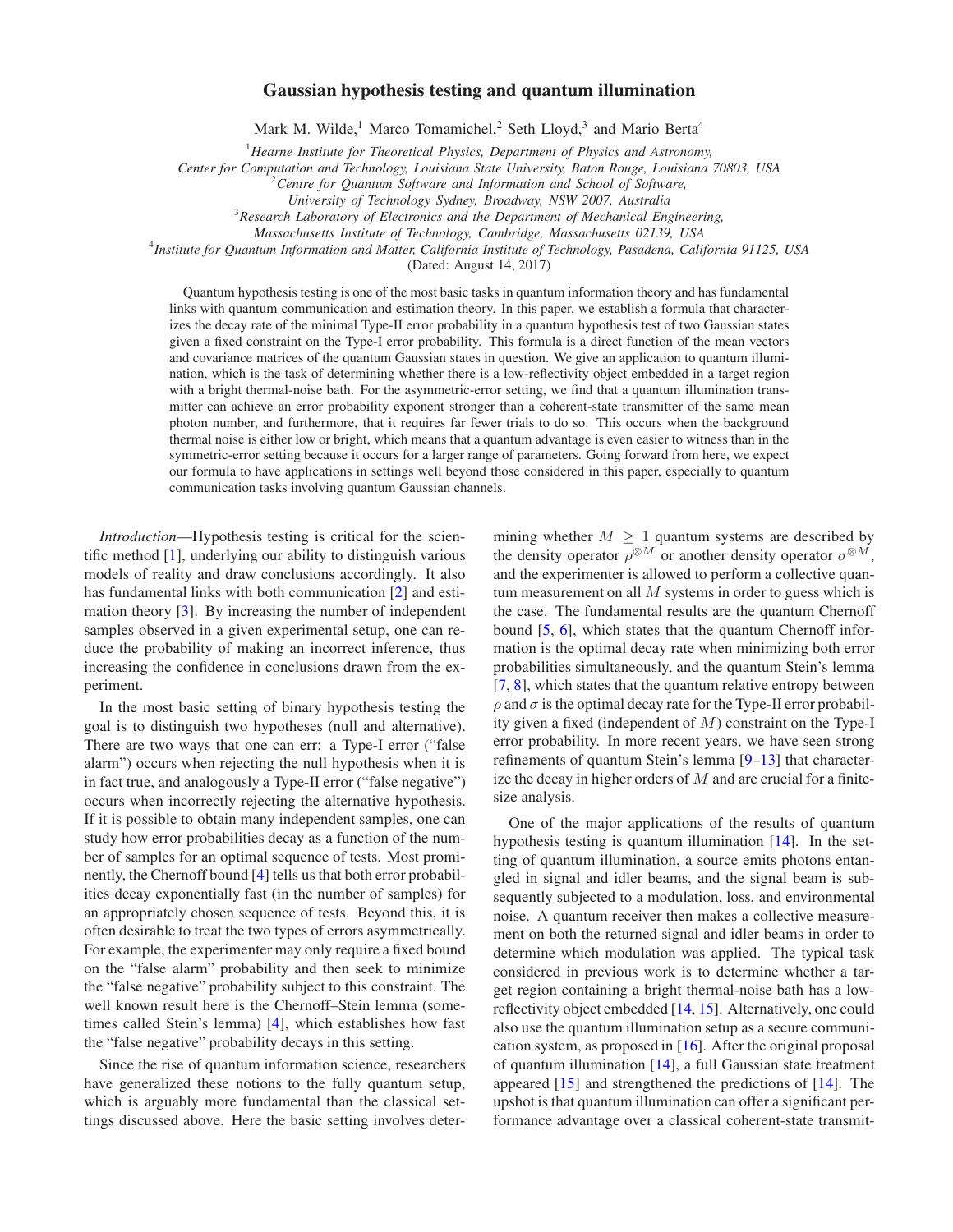ter of the same average photon number, when considering the sensing application mentioned above. To date, several experiments have been conducted that demonstrate the advantage quantum illumination offers [\[17](#page-7-13)[–20](#page-7-14)].

Hitherto quantum illumination has mostly been considered in the symmetric-error setting [\[15,](#page-7-11) [20\]](#page-7-14), and as such, one of the main technical tools employed in the analysis of quantum illumination is the quantum Chernoff bound. However, there are many scenarios where one is interested in the performance of quantum illumination in the asymmetric-error setting. Indeed, one might be willing to accept a particular Type-I error ("false alarm") probability (the error being to declare a target present when in fact it is not), and then minimize the Type-II error ("false negative") probability subject to this constraint.

In this paper, we determine the second-order refinement of quantum Stein's Lemma in Gaussian quantum hypothesis testing. As our main result we derive an analytical formula that expresses the second-order behavior for any two Gaussian states as a function of their vector means and covariance matrices. Our result has applications to quantum illumination in the asymmetric-error setting, where we find that there are significant gains over a classical coherent-state emitter. Notably, we find that the quantum advantage is even easier to witness than in the symmetric-error setting because it occurs for a larger range of parameters.

We expect our formula to have applications well beyond the setting considered here, to various tasks in quantum communication theory. In fact, it is the basis for the strongest known upper bounds on quantum key distribution protocols conducted over quantum Gaussian channels [\[21](#page-7-15), [22\]](#page-7-16). In light of this, we expect our result to be useful in establishing sharp refinements of various capacities of quantum Gaussian communication channels, when combined with generalizations of the methods from [\[23](#page-7-17)[–27](#page-7-18)].

To elaborate on our main result, if the task is to distinguish  $\rho^{\otimes M}$  from  $\sigma^{\otimes M}$  and the Type-I error cannot exceed  $\varepsilon \in (0, 1)$ , then the optimal Type-II error probability  $\beta$  takes the exponential form

<span id="page-3-5"></span>
$$
\exp\left[-\left(Ma + \sqrt{Mb}\Phi^{-1}(\varepsilon) + O(\ln M)\right)\right].\tag{1}
$$

The optimal constant  $a > 0$  was identified in [\[7,](#page-7-6) [8\]](#page-7-7) to be the quantum relative entropy [\[28\]](#page-7-19), defined as  $a = D(\rho||\sigma) \equiv$  $\langle \ln \rho - \ln \sigma \rangle_{\rho}$  for faithful  $\sigma$  where we used the convention  $\langle \cdot \rangle_{\rho} \equiv \text{Tr} \{ \rho \cdot \}.$  The optimal constant  $b \geq 0$  was identified in [\[9,](#page-7-8) [10,](#page-7-20) [13\]](#page-7-9) to be the quantum relative entropy variance, defined in terms of the variance of the operator  $\ln \rho - \ln \sigma$ 

<span id="page-3-1"></span>
$$
b = V(\rho || \sigma) \equiv \langle [\ln \rho - \ln \sigma - D(\rho || \sigma)]^2 \rangle_{\rho}.
$$
 (2)

In the above, we have also used the cumulative distribution function for a standard normal random variable:  $\Phi(y) \equiv$  $\frac{1}{\sqrt{2}}$  $\frac{1}{2\pi} \int_{-\infty}^{y} dx \exp(-x^2/2)$ . The derivation of [\[13\]](#page-7-9) also ap-plies to particular states on separable Hilbert spaces [\[29\]](#page-7-21), of which Gaussian states are examples.

An explicit formula for the quantum relative entropy between any two Gaussian states, as a function of their mean vectors and covariance matrices, was given in [\[30\]](#page-7-22) and re-fined in [\[31\]](#page-7-23). Here we derive an explicit formula for the quantum relative entropy variance of two Gaussian states, given as a function of their mean vectors and covariance matrices. The formula allows for a deeper understanding of quantum hypothesis testing of Gaussian states. We state our result after a brief recollection of the Gaussian state formalism (see [\[32](#page-7-24), [33](#page-7-25)] for detailed reviews), and provide a detailed proof in the appendix. Finally, we apply our formula in the context of quantum illumination, giving a characterization of its performance in the asymmetric-error setting.

*Related work*—The authors of [\[34](#page-7-26)] considered asymmetric hypothesis testing of quantum Gaussian states, deriving a formula for the quantum Hoeffding bound [\[6](#page-7-5), [35](#page-7-27)[–37\]](#page-8-0) in the context of Gaussian state discrimination. However, the setting of the quantum Hoeffding bound is conceptually different from what we consider here.

*Gaussian state formalism—*We begin by reviewing some background on Gaussian states and then review a formula for quantum relative entropy from [\[30](#page-7-22), [31](#page-7-23)] (see [\[31,](#page-7-23) [32\]](#page-7-24) for more details on the conventions used). Our development applies to  $n$ -mode Gaussian states, where  $n$  is some fixed positive integer. Let  $\hat{x}_j$  denote each quadrature operator (2n of them for an *n*-mode state), and let  $\hat{x} \equiv [\hat{q}_1, \ldots, \hat{q}_n, \hat{p}_1, \ldots, \hat{p}_n] \equiv$  $[\hat{x}_1, \ldots, \hat{x}_{2n}]$  denote the vector of quadrature operators, so that the first  $n$  entries correspond to position-quadrature operators and the last  $n$  to momentum-quadrature operators. The quadrature operators satisfy the commutation relations:

<span id="page-3-3"></span>
$$
[\hat{x}_j, \hat{x}_k] = i\Omega_{j,k},\tag{3}
$$

where  $\Omega = \begin{bmatrix} 0 & 1 \\ -1 & 0 \end{bmatrix} \otimes I_n$  and  $I_n$  is the  $n \times n$  identity matrix. We also take the annihilation operator  $\hat{a} = (\hat{q} + i\hat{p}) / \sqrt{2}$ . Let  $\rho$  be a Gaussian state, with the mean-vector entries  $\langle \hat{x}_j \rangle_\rho =$  $\mu_j^{\rho}$ , and let  $\mu^{\rho}$  denote the mean vector. The entries of the Wigner function covariance matrix  $V^{\rho}$  of  $\rho$  are given by

<span id="page-3-4"></span>
$$
V_{j,k}^{\rho} \equiv \frac{1}{2} \left\langle \left\{ \hat{x}_j - \mu_j^{\rho}, \hat{x}_k - \mu_k^{\rho} \right\} \right\rangle_{\rho}.
$$
 (4)

A  $2n \times 2n$  matrix S is symplectic if it preserves the symplectic form:  $S\Omega S^{T} = \Omega$ . According to Williamson's theorem [\[38\]](#page-8-1), there is a diagonalization of the covariance matrix  $V^{\rho}$  of the form,  $V^{\rho} = S^{\rho} (D^{\rho} \oplus D^{\rho}) (S^{\rho})^T$ , where  $S^{\rho}$  is a symplectic matrix and  $D^{\rho} \equiv \text{diag}(\nu_1, \dots, \nu_n)$  is a diagonal matrix of symplectic eigenvalues such that  $\nu_i \geq 1/2$  for all  $i \in \{1, \ldots, n\}$ . We can write the density operator  $\rho$  in the exponential form [\[30,](#page-7-22) [39](#page-8-2)[–41\]](#page-8-3),

<span id="page-3-0"></span>
$$
\rho = Z_{\rho}^{-1/2} \exp\left[ -\frac{1}{2} (\hat{x} - \mu^{\rho})^T G_{\rho} (\hat{x} - \mu^{\rho}) \right],
$$
 (5)

<span id="page-3-2"></span>with 
$$
G_{\rho} \equiv -2\Omega S^{\rho} \left[ \operatorname{arcoth}(2D^{\rho}) \right]^{\oplus 2} \left( S^{\rho} \right)^{T} \Omega,
$$
 (6)

and  $Z_{\rho} \equiv \det(V^{\rho} + i\Omega/2)$ , where  $\operatorname{arcoth}(x) \equiv \frac{1}{2} \ln \left( \frac{x+1}{x-1} \right)$  $\setminus$ with domain  $(-\infty, -1) \cup (1, +\infty)$ . Note that we can also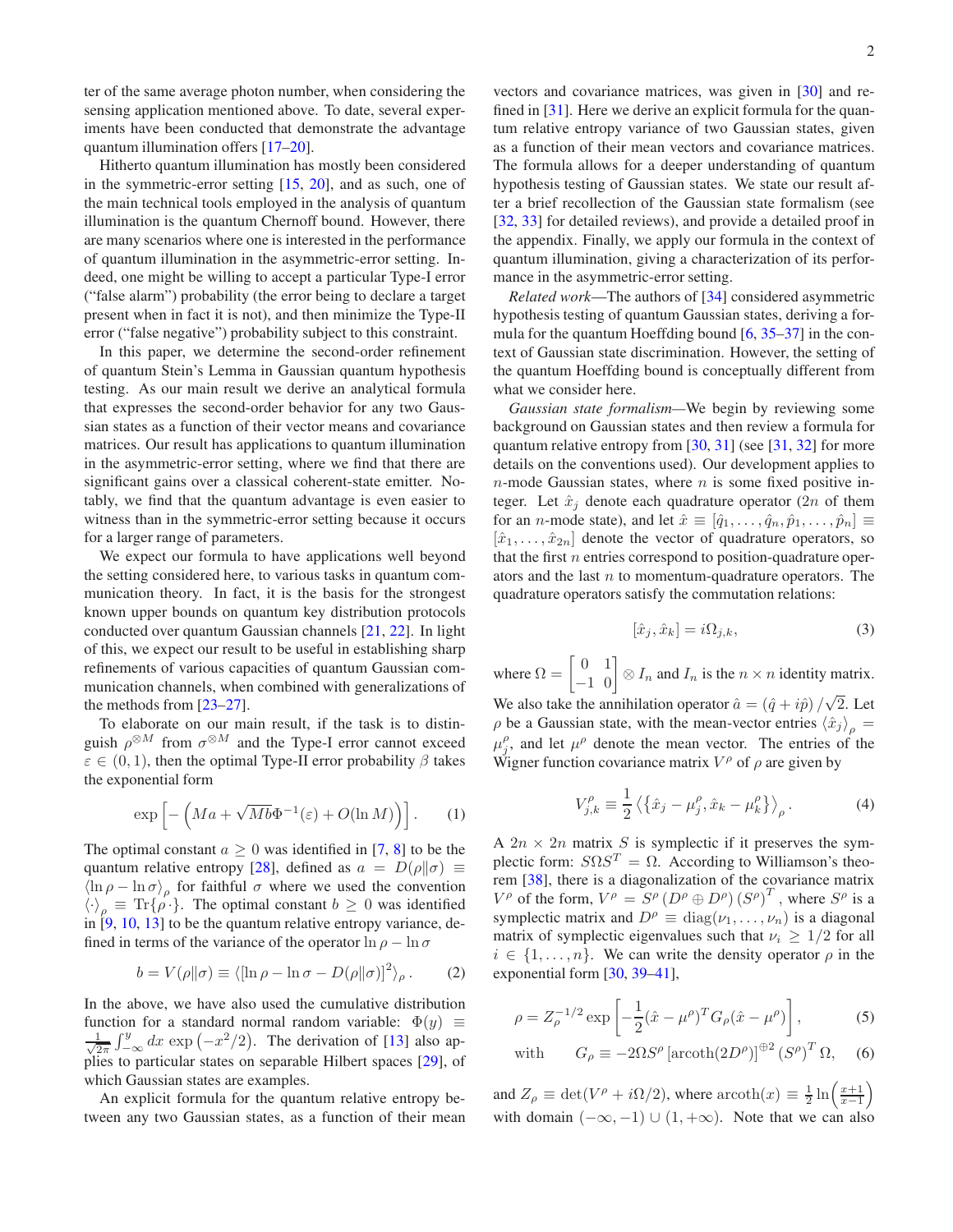write  $G_{\rho} = 2i\Omega \operatorname{arcoth}(2iV^{\rho}\Omega)$ , so that  $G_{\rho}$  is represented directly in terms of the covariance matrix  $V^{\rho}$  (see the supplementary material on how to compute the symplectic decomposition of  $V^{\rho}$ ). By inspection, the G and V matrices are symmetric, which is critical in our analysis below. As a result,  $Tr{G\Omega} = Tr{V\Omega} = 0$  because G and V are symmetric while  $\Omega$  is antisymmetric. In what follows, we adopt the same notation for quantities associated with a density operator  $\sigma$ , such as  $\mu^{\sigma}$ ,  $V^{\sigma}$ ,  $S^{\sigma}$ ,  $D^{\sigma}$ ,  $Z_{\sigma}$ , and  $G_{\sigma}$ .

*Relative entropy for Gaussian states*—We first revisit the relative entropy calculation from [\[30](#page-7-22)], but following the par-ticular aspects of [\[31\]](#page-7-23). Suppose for simplicity that  $\rho$  and  $\sigma$ are zero-mean Gaussian states. By employing the exponential form in  $(5)$ , we see that

$$
\langle \ln \rho - \ln \sigma \rangle_{\rho} = \frac{1}{2} \left[ \ln Z_{\sigma} - \ln Z_{\rho} - \langle \hat{x}^T \Gamma \hat{x} \rangle_{\rho} \right], \qquad (7)
$$

where  $\Gamma \equiv G_{\rho} - G_{\sigma}$  is symmetric. To evaluate the expectation  $\left\langle \hat{x}^T \Gamma \hat{x} \right\rangle_{\rho}$ , we can use that  $\hat{x}_k \hat{x}_l = \frac{1}{2} (\{\hat{x}_l, \hat{x}_k\} - [\hat{x}_l, \hat{x}_k]) =$  $\frac{1}{2}(\{\hat{x}_l,\hat{x}_k\}-i\Omega_{l,k})$  and write  $\langle \hat{x}^T\Gamma \hat{x} \rangle_\rho$  as

<span id="page-4-0"></span>
$$
\sum_{k,l} \Gamma_{k,l} \langle \hat{x}_k \hat{x}_l \rangle_\rho = \sum_{k,l} \Gamma_{k,l} V_{l,k}^\rho = \text{Tr} \{ \Gamma V^\rho \}, \qquad (8)
$$

implying that  $D(\rho||\sigma) = [\ln(Z_{\sigma}/Z_{\rho}) - \text{Tr}\{\Gamma V^{\rho}\}]/2$ . For states  $\rho$  and  $\sigma$  that are not zero mean, one can incorporate a shift into the above calculation to find that

<span id="page-4-3"></span>
$$
D(\rho||\sigma) = \left[\ln(Z_{\sigma}/Z_{\rho}) - \text{Tr}\{\Gamma V^{\rho}\} + \gamma^{T} G_{\sigma}\gamma\right]/2, \quad (9)
$$

where  $\gamma \equiv \mu^{\rho} - \mu^{\sigma}$ . Alternatively, one can write the formula for relative entropy as  $D(\rho||\sigma) = [\ln(Z_{\sigma}) + \text{Tr}\{G_{\sigma}V^{\rho}\} +$  $\gamma^T G_{\sigma} \gamma$  | /2 –  $\sum_{i=1}^n g(\nu_i^{\rho} - 1/2)$ , where  $\{\nu_i^{\rho}\}_i$  are the symplectic eigenvalues of  $\rho$  and  $g(x) \equiv (x+1) \ln(x+1) - x \ln x$  [\[42](#page-8-4)].

*Relative entropy variance for Gaussian states*—The following theorem is our main result.

Theorem 1. *For Gaussian states* ρ *and* σ*, the relative entropy variance from* [\(2\)](#page-3-1) *is given by*

<span id="page-4-2"></span>
$$
V(\rho||\sigma) = \frac{\text{Tr}\{(\Gamma V^{\rho})^2\}}{2} + \frac{\text{Tr}\{(\Gamma \Omega)^2\}}{8} + \gamma^T G_{\sigma} V^{\rho} G_{\sigma} \gamma,
$$
\n(10)

*where*  $\Gamma \equiv G_{\rho} - G_{\sigma}$ ,  $G_{\rho}$  *and*  $G_{\sigma}$  *are defined from* [\(6\)](#page-3-2),  $\Omega$  *is defined in* [\(3\)](#page-3-3),  $V^{\rho}$  *is defined in* [\(4\)](#page-3-4)*, and*  $\gamma \equiv \mu^{\rho} - \mu^{\sigma}$ *.* 

To begin with, let us suppose that the states  $\rho$  and  $\sigma$  have zero mean. The calculation then begins with the definition of the relative entropy variance and proceeds through a few steps:

$$
V(\rho \| \sigma) = \left\langle \left( -\frac{1}{2} \hat{x}^T \Gamma \hat{x} + \frac{1}{2} \left\langle \hat{x}^T \Gamma \hat{x} \right\rangle_{\rho} \right)^2 \right\rangle_{\rho} \tag{11}
$$

$$
= \frac{1}{4} \left[ \left\langle \left( \hat{x}^T \Gamma \hat{x} \right)^2 \right\rangle_{\rho} - \left\langle \hat{x}^T \Gamma \hat{x} \right\rangle_{\rho}^2 \right] \tag{12}
$$

$$
= \frac{1}{4} \left[ \left\langle \left( \hat{x}^T \Gamma \hat{x} \right)^2 \right\rangle_{\rho} - \left[ \text{Tr} \{ \Gamma V^{\rho} \} \right]^2 \right], \tag{13}
$$

where the last line follows from  $(8)$ . At this point, it remains to calculate  $\langle (\hat{x}^T \Gamma \hat{x})^2 \rangle_{\rho}$ , which we do in the supplementary material. To summarize the calculation, one needs to expand the operator  $(\hat{x}^T \Gamma \hat{x})^2$ , leading to an expression of order four in the quadrature operators. After employing commutators and anticommutators to bring this operator into Weyl symmetric form [\[43\]](#page-8-5) and at the same time employing symmetries of the dihedral subgroup of the symmetric group  $S_4$ , we can invoke Isserlis' theorem [\[44](#page-8-6)] regarding higher moments of Gaussians to evaluate it. We find that  $\frac{1}{4}\left\langle \left( \hat{x}^T \Gamma \hat{x} \right)^2 \right\rangle$ is equal to  $\rho$ 

$$
\frac{1}{4} \left[ \text{Tr} \{ \Gamma V^{\rho} \} \right]^2 + \frac{1}{2} \text{Tr} \{ \Gamma V^{\rho} \Gamma V^{\rho} \} + \frac{1}{8} \text{Tr} \{ \Gamma \Omega \Gamma \Omega \}, \quad (14)
$$

which, after combining with  $(13)$ , leads to the formula in  $(10)$ for zero-mean states. Incorporating a shift then leads to the full formula in [\(10\)](#page-4-2). We provide full details of the calculation described above and generalize it to arbitrary Gaussian states in the supplementary material. The supplementary material also argues how the formula is well defined even if  $\rho$  does not have full support and provides a further simplification of the formula for two-mode Gaussian states with covariance matrices in standard form.

*Application to quantum illumination*—In the setting of quantum illumination a transmitter irradiates a target region basked in thermal noise in which a low-reflectivity object may be embedded. Let  $\hat{a}_S$  denote the field-mode annihilation operator for the signal mode which is transmitted. We take the null hypothesis to be that the object is not there, and if this is the case, the annihilation operator for the return signal is  $\hat{a}_R = \hat{a}_B$ , where  $\hat{a}_B$  represents an annihiliation operator for a bath mode in a thermal state  $\theta(N_B)$  of mean photon number  $N_B > 0$ . We take the alternative hypothesis to be that the object is there, and in this case,  $\hat{a}_R = \sqrt{\eta} \hat{a}_S + \sqrt{1 - \eta} \hat{a}_B$ , where  $\eta \in (0,1)$  is related to the reflectivity of the object and  $\hat{a}_B$  is now in a thermal state of mean photon number  $N_B/(1-\eta)$  [\[45\]](#page-8-7).

If we prepare the signal mode in the coherent state  $|\sqrt{N_S}\rangle$ of mean photon number  $N_S > 0$ , then the null hypothesis state  $\rho_{\rm coh}$  is a thermal state  $\theta(N_B)$  with mean vector  $(0, 0)$  and covariance matrix  $(N_B + 1/2) I_2$ , and the alternative hypothesis state  $\sigma_{\rm coh}$  is a displaced thermal state, with mean vector  $(\sqrt{2\eta N_S}, 0)$  and covariance matrix  $(N_B + 1/2) I_2$ . It is also easy to check that the  $G$  matrix from  $(6)$  for both of these states is equal to  $2 \operatorname{arcoth}(2N_B + 1)I_2$ .

Plugging into the formula for relative entropy and relative entropy variance, we find that these quantities simplify as follows for the coherent-state transmitter:

$$
D(\rho_{\rm coh}||\sigma_{\rm coh}) = \eta N_S \ln(1 + 1/N_B),\tag{15}
$$

$$
V(\rho_{\rm coh}||\sigma_{\rm coh}) = \eta N_S (2N_B + 1) \ln^2(1 + 1/N_B). \tag{16}
$$

<span id="page-4-1"></span>In calculating the above, note that the covariance matrices for  $\rho_{\rm coh}$  and  $\sigma_{\rm coh}$  are the same, so that  $\Gamma = 0$  in this case, and we only need to calculate the terms involving  $\gamma$  in [\(9\)](#page-4-3) and [\(10\)](#page-4-2). What we see is that as the signal photon number  $N<sub>S</sub>$  increases,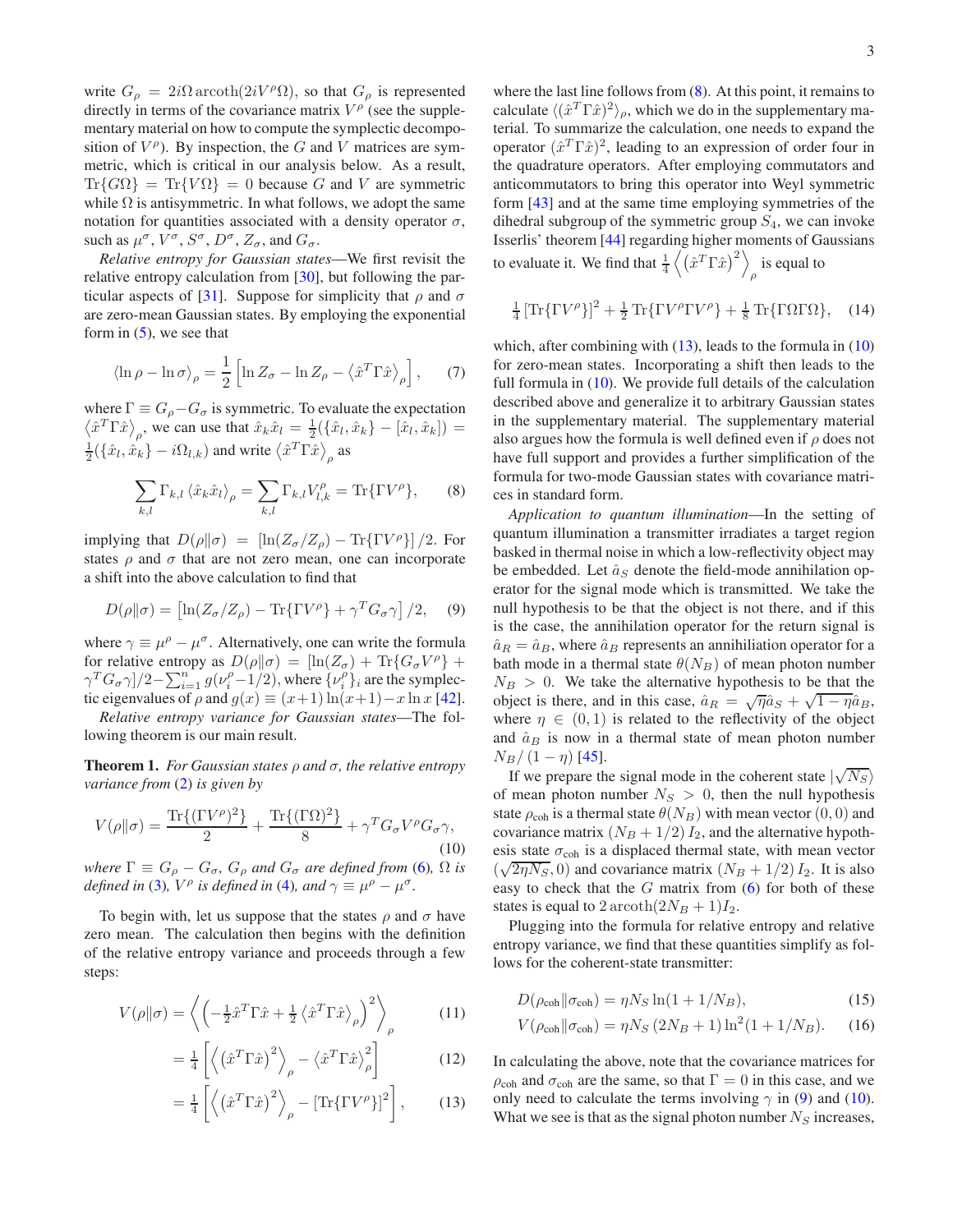so does the first order term  $MD(\rho_{coh}|| \sigma_{coh})$  in the Type-II error probability exponent, indicating a more rapid convergence to zero. However, the second order term  $\sqrt{Mb\Phi^{-1}(\varepsilon)}$  is actually decreasing for all  $\varepsilon \in (0, 1/2)$  as  $N<sub>S</sub>$  increases, due to the fact that  $\Phi^{-1}(\varepsilon) < 0$  for this range of  $\varepsilon$ .

Now if the transmitter has a quantum memory available, then it can store an idler mode entangled with the signal mode and conduct a quantum illumination strategy. The state we consider is the two-mode squeezed vacuum, with the reduced state of the signal mode having mean photon number  $N<sub>S</sub>$ . This state has mean vector equal to zero and covariance matrix given by  $\begin{bmatrix} \mu & c \\ c & \mu \end{bmatrix} \oplus$  $\begin{bmatrix} \mu & -c \\ -c & \mu \end{bmatrix}$ , where  $\mu = N_S + 1/2$ and  $c = \sqrt{\mu^2 - 1/4}$ . The null hypothesis state  $\rho_{\text{QI}}$  for this setup has mean vector equal to zero and the covariance matrix  $N_B + 1/2$  0 0  $\mu$ 1 ⊕  $\left[N_B+1/2 \ 0\right]$ 0  $\mu$ , implying that the return and idler modes are in a product state. The alternative hypothesis state  $\sigma_{QI}$  has mean vector equal to zero and the covariance matrix  $\left[\begin{array}{cc} \gamma & \sqrt{\eta}c \end{array}\right]$  $\left[ \begin{smallmatrix} \gamma & \sqrt{\eta} c \ \sqrt{\eta} c & \mu \end{smallmatrix} \right] \, \oplus \,$  $\int \gamma \psi$   $-\sqrt{\eta}c$  $\left[\begin{matrix} \gamma & -\sqrt{\eta}c \\ -\sqrt{\eta}c & \mu \end{matrix}\right]$ , where  $\gamma \equiv \eta N_S + N_B + 1/2.$ 

While the expressions for relative entropy and relative entropy variance for the quantum illumination transmitter are too long to report here, we can evaluate them to first and secondorder in  $N_S$  (an asymptotic expansion about  $N_S = \infty$  while keeping  $N_B$  fixed), respectively

$$
D(\rho_{\text{QI}}||\sigma_{\text{QI}}) = \frac{\eta N_S}{1 - \eta} \ln\left(1 + \frac{1 - \eta}{N_B}\right) + O(1),\tag{17}
$$

$$
V(\rho_{\text{QI}}||\sigma_{\text{QI}}) = \left[\frac{\eta N_S}{1-\eta} \ln\left(1 + \frac{1-\eta}{N_B}\right)\right]^2 + O(N_S). \quad (18)
$$

Alternatively, we can evaluate them to first order in  $N_B$  (an asymptotic expansion about  $N_B = \infty$  while keeping  $N_S$ fixed):

$$
D(\rho_{\text{QI}}||\sigma_{\text{QI}}) = \frac{\eta N_S (N_S + 1)}{N_B} \ln\left(1 + \frac{1}{N_S}\right) + O\left(\frac{1}{N_B^2}\right),\tag{19}
$$

$$
V(\rho_{\text{QI}}||\sigma_{\text{QI}}) = \frac{\eta N_S (N_S + 1)(2N_S + 1)}{N_B} \ln^2\left(1 + \frac{1}{N_S}\right)
$$

$$
+ O\left(\frac{1}{N_B^2}\right).
$$
(20)

Details about the derivation are in the supplementary material.

There are several regimes in which the quantum illumination transmitter outperforms the coherent-state transmitter. We can consider the regime of low background thermal noise, where  $N_S \gg 1$  and  $N_B \ll 1$ , and also the regime  $N_S \ll 1$ and  $N_B \gg 1$  as considered in [\[15](#page-7-11)]. Figures [1\(](#page-6-0)a) and (b) compare the Type-II error probability exponents of the quantum illumination transmitter and the coherent-state transmitter for a Type-I error probability  $\varepsilon = 0.001$  and  $\varepsilon = 0.01$ , respectively, showing both the first-order terms and the Gaussian approximations from [\(1\)](#page-3-5). Not only does the quantum illumination

transmitter outperform the coherent-state transmitter in exponent, but the Gaussian approximation indicates that far fewer trials are required to achieve this gain. Moreover, when compared to the symmetric-error setting, the quantum advantage is even easier to witness because it occurs for a larger range of parameters.

*Discussion*—We have characterized the Type-II error probability exponent of hypothesis testing of Gaussian states in terms of the relative entropy and the relative entropy variance of two Gaussian states. Our formula for the relative entropy variance should find applications well beyond the settings considered here, especially to communication tasks for quantum Gaussian channels. As an application of our result, we find that not only does a quantum illumination strategy outperform a coherent-state transmitter with respect to error probability exponent, but in some cases it requires far fewer trials in order to achieve the optimal error probability exponent.

We are grateful to Nilanjana Datta, Saikat Guha, Stefano Pirandola, and Kaushik Seshadreesan for discussions and to Jeffrey H. Shapiro and Quntao Zhuang for feedback on our manuscript. MT, SL, and MB acknowledge the Hearne Institute for Theoretical Physics at Louisiana State University for hosting them for a research visit during spring of 2016. MB acknowledges funding by the SNSF through a fellowship, funding by the Institute for Quantum Information and Matter (IQIM), an NSF Physics Frontiers Center (NFS Grant PHY-1125565) with support of the Gordon and Betty Moore Foundation (GBMF-12500028), and funding support from the ARO grant for Research on Quantum Algorithms at the IQIM (W911NF-12-1-0521). SL acknowledges ARO and AFOSR. MT is funded by an ARC Discovery Early Career Researcher Award (DECRA) fellowship and acknowledges support from the ARC Centre of Excellence for Engineered Quantum Systems (EQUS). MMW acknowledges the NSF under Award No. CCF-1350397.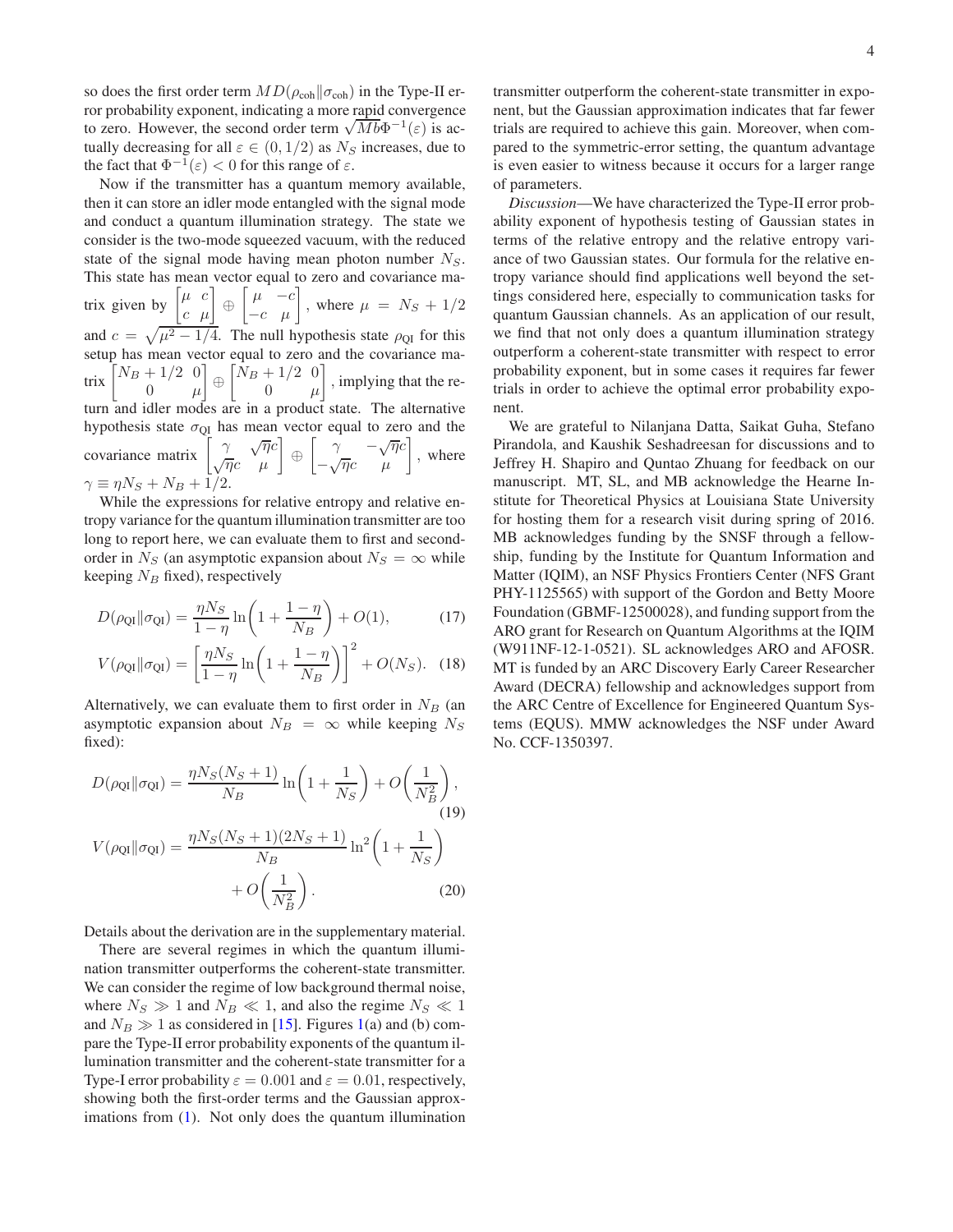

<span id="page-6-0"></span>FIG. 1. Comparison of Type-II error probability exponent,  $R = -\ln \beta/M$ , for the quantum illumination transmitter and the coherent-state transmitter with different parameters. In both cases, not only does the quantum illumination transmitter achieve a higher error exponent, but the Gaussian approximation suggests that far fewer trials are needed to approach this error exponent. The quantum advantage is easier to witness compared to the symmetric-error setting because it occurs for a larger parameter range.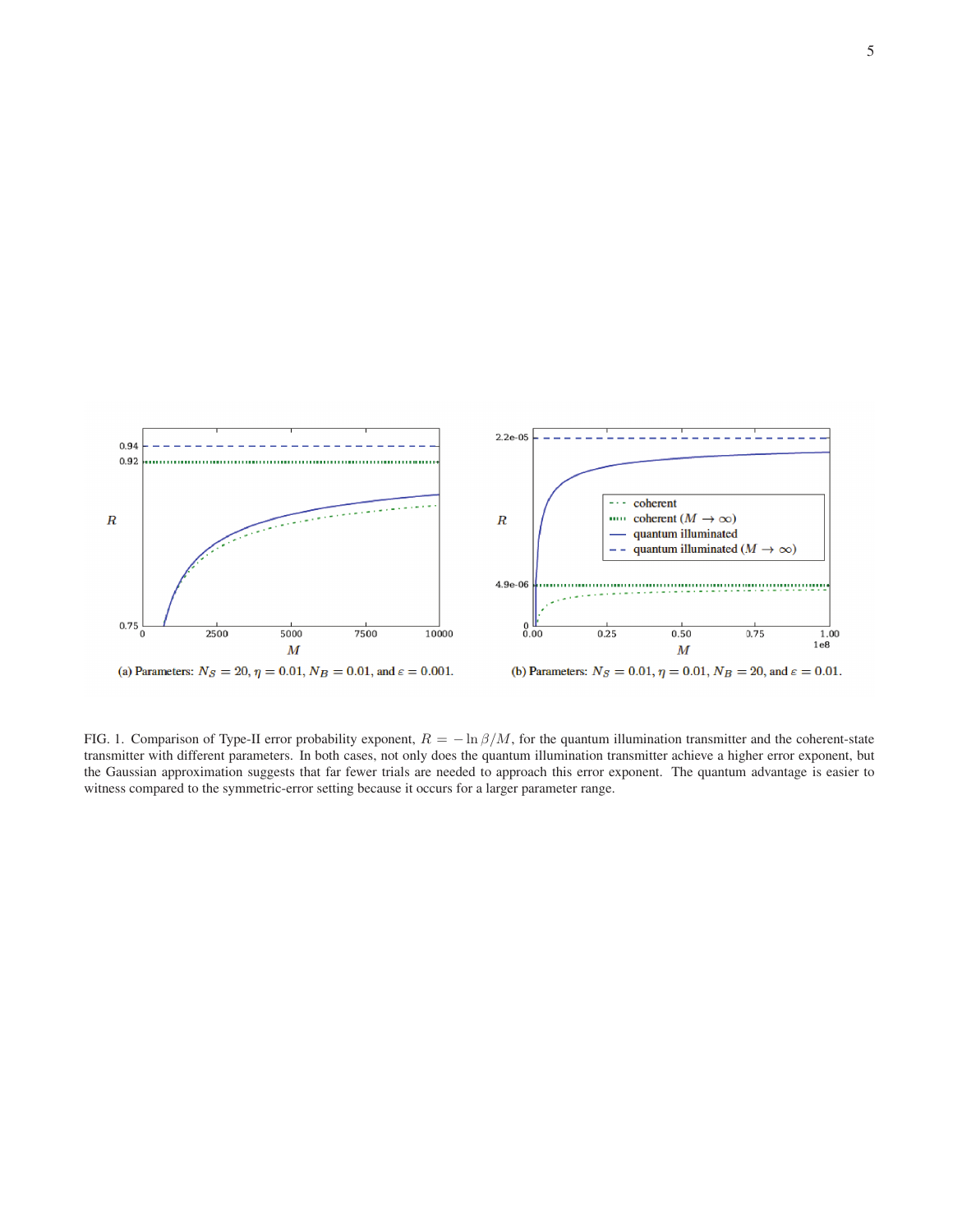- <span id="page-7-0"></span>[1] Erich L. Lehmann and Joseph P. Romano. *Testing Statistical Hypotheses*. Springer Texts in Statistics. Springer, third edition, August 2008.
- <span id="page-7-1"></span>[2] Richard Blahut. Hypothesis testing and information theory. *IEEE Transactions on Information Theory*, 20(4):405–417, July 1974.
- <span id="page-7-2"></span>[3] Raghu R. Bahadur. On the asymptotic efficiency of tests and estimates. *Sankhya: The Indian Journal of Statistics (1933- 1960)*, 22(3/4):229–252, 1960.
- <span id="page-7-3"></span>[4] Herman Chernoff. A measure of asymptotic efficiency for tests of a hypothesis based on the sum of observations. *The Annals of Mathematical Statistics*, 23(4):493–507, December 1952.
- <span id="page-7-4"></span>[5] K. M. R. Audenaert, J. Calsamiglia, R. Muñoz Tapia, E. Bagan, Ll. Masanes, A. Acin, and F. Verstraete. Discriminating states: The quantum Chernoff bound. *Physical Review Letters*, 98(16):160501, April 2007. arXiv:quant-ph/0610027.
- <span id="page-7-5"></span>[6] K. M. R. Audenaert, M. Nussbaum, A. Szkola, and F. Verstraete. Asymptotic error rates in quantum hypothesis testing. *Communications in Mathematical Physics*, 279(1):251– 283, April 2008. arXiv:0708.4282.
- <span id="page-7-6"></span>[7] Fumio Hiai and Dénes Petz. The proper formula for relative entropy and its asymptotics in quantum probability. *Communications in Mathematical Physics*, 143(1):99–114, December 1991.
- <span id="page-7-7"></span>[8] Tomohiro Ogawa and Hiroshi Nagaoka. Strong converse and Stein's lemma in quantum hypothesis testing. *IEEE Transactions on Information Theory*, 46(7):2428–2433, November 2000. arXiv:quant-ph/9906090.
- <span id="page-7-8"></span>[9] Ke Li. Second order asymptotics for quantum hypothesis testing. *Annals of Statistics*, 42(1):171–189, February 2014. arXiv:1208.1400.
- <span id="page-7-20"></span>[10] Marco Tomamichel and Masahito Hayashi. A hierarchy of information quantities for finite block length analysis of quantum tasks. *IEEE Transactions on Information Theory*, 59(11):7693– 7710, November 2013. arXiv:1208.1478.
- [11] John Calsamiglia, Ramon Muñoz Tapia, Lluis Masanes, Antonio Acin, and Emilio Bagan. Quantum Chernoff bound as a measure of distinguishability between density matrices: Application to qubit and Gaussian states. *Physical Review A*, 77(3):032311, March 2008. arXiv:0708.2343.
- [12] V. Jaksic, Y. Ogata, C.-A. Pillet, and R. Seiringer. Quantum hypothesis testing and non-equilibrium statistical mechanics. *Reviews in Mathematical Physics*, 24(06):1230002, 2012. arXiv:1109.3804.
- <span id="page-7-9"></span>[13] Nilanjana Datta, Yan Pautrat, and Cambyse Rouzé. Secondorder asymptotics for quantum hypothesis testing in settings beyond i.i.d. - quantum lattice systems and more. *Journal of Mathematical Physics*, 57(6):062207, June 2016. arXiv:1510.04682.
- <span id="page-7-10"></span>[14] Seth Lloyd. Enhanced sensitivity of photodetection via quantum illumination. *Science*, 321(5895):1463–1465, September 2008. arXiv:0803.2022.
- <span id="page-7-11"></span>[15] Si-Hui Tan, Baris I. Erkmen, Vittorio Giovannetti, Saikat Guha, Seth Lloyd, Lorenzo Maccone, Stefano Pirandola, and Jeffrey H. Shapiro. Quantum illumination with Gaussian states. *Physical Review Letters*, 101(25):253601, December 2008. arXiv:0810.0534.
- <span id="page-7-12"></span>[16] Jeffrey H. Shapiro. Defeating passive eavesdropping with quantum illumination. *Physical Review A*, 80(2):022320, August 2009. arXiv:0904.2490.
- <span id="page-7-13"></span>[17] E. D. Lopaeva, I. Ruo Berchera, I. P. Degiovanni, S. Olivares,

G. Brida, and M. Genovese. Experimental realization of quantum illumination. *Physical Review Letters*, 110(15):153603, April 2013. arXiv:1303.4304.

- [18] Zheshen Zhang, Maria Tengner, Tian Zhong, Franco N. C. Wong, and Jeffrey H. Shapiro. Entanglement's benefit survives an entanglement-breaking channel. *Physical Review Letters*, 111(1):010501, July 2013. arXiv:1303.5343.
- [19] Zheshen Zhang, Sara Mouradian, Franco N. C. Wong, and Jeffrey H. Shapiro. Entanglement-enhanced sensing in a lossy and noisy environment. *Physical Review Letters*, 114(11):110506, March 2015. arXiv:1411.5969.
- <span id="page-7-14"></span>[20] Shabir Barzanjeh, Saikat Guha, Christian Weedbrook, David Vitali, Jeffrey H. Shapiro, and Stefano Pirandola. Microwave quantum illumination. *Physical Review Letters*, 114(8):080503, February 2015. arXiv:1410.4008.
- <span id="page-7-15"></span>[21] Mark M. Wilde, Marco Tomamichel, and Mario Berta. Converse bounds for private communication over quantum channels. *IEEE Transactions on Information Theory*, 63(3):1792– 1817, March 2017. arXiv:1602.08898.
- <span id="page-7-16"></span>[22] Eneet Kaur and Mark M. Wilde. Upper bounds on secret key agreement over lossy thermal bosonic channels. June 2017. arXiv:1706.04590.
- <span id="page-7-17"></span>[23] Marco Tomamichel and Vincent Y. F. Tan. Second-order asymptotics for the classical capacity of image-additive quantum channels. *Communications in Mathematical Physics*, 338(1):103–137, August 2015. arXiv:1308.6503.
- [24] Mark M. Wilde, Joseph M. Renes, and Saikat Guha. Secondorder coding rates for pure-loss bosonic channels. *Quantum Information Processing*, 15(3):1289–1308, March 2016. arXiv:1408.5328.
- [25] Nilanjana Datta, Marco Tomamichel, and Mark M. Wilde. On the second-order asymptotics for entanglement-assisted communication. *Quantum Information Processing*, 15(6):2569– 2591, June 2016. arXiv:1405.1797.
- [26] Salman Beigi, Nilanjana Datta, and Felix Leditzky. Decoding quantum information via the Petz recovery map. *Journal of Mathematical Physics*, 57(8):082203, August 2016. arXiv:1504.04449.
- <span id="page-7-18"></span>[27] Marco Tomamichel, Mario Berta, and Joseph M. Renes. Quantum coding with finite resources. *Nature Communications*, 7:11419, May 2016. arXiv:1504.04617.
- <span id="page-7-19"></span>[28] Hisaharu Umegaki. Conditional expectations in an operator algebra IV (entropy and information). *Kodai Mathematical Seminar Reports*, 14(2):59–85, 1962.
- <span id="page-7-21"></span>[29] Nilanjana Datta. Private communication. 2017.
- <span id="page-7-22"></span>[30] Xiao-yu Chen. Gaussian relative entropy of entanglement. *Physical Review A*, 71(6):062320, June 2005. arXiv:quantph/0402109.
- <span id="page-7-23"></span>[31] Stefano Pirandola, Riccardo Laurenza, Carlo Ottaviani, and Leonardo Banchi. Fundamental limits of repeaterless quantum communications. October 2015. arXiv:1510.08863v5.
- <span id="page-7-24"></span>[32] Arvind, B. Dutta, N. Mukunda, and R. Simon. The real symplectic groups in quantum mechanics and optics. *Pramana*, 45(6):471–497, December 1995. arXiv:quant-ph/9509002.
- <span id="page-7-25"></span>[33] Gerardo Adesso, Sammy Ragy, and Antony R. Lee. Continuous variable quantum information: Gaussian states and beyond. *Open Systems and Information Dynamics*, 21(01–02):1440001, June 2014. arXiv:1401.4679.
- <span id="page-7-26"></span>[34] Gaetana Spedalieri and Samuel L. Braunstein. Asymmetric quantum hypothesis testing with Gaussian states. *Physical Review A*, 90(5):052307, November 2014. arXiv:1407.0884.
- <span id="page-7-27"></span>[35] Masahito Hayashi. Error exponent in asymmetric quantum hypothesis testing and its application to classical-quantum channel coding. *Physical Review A*, 76(6):062301, December 2007.